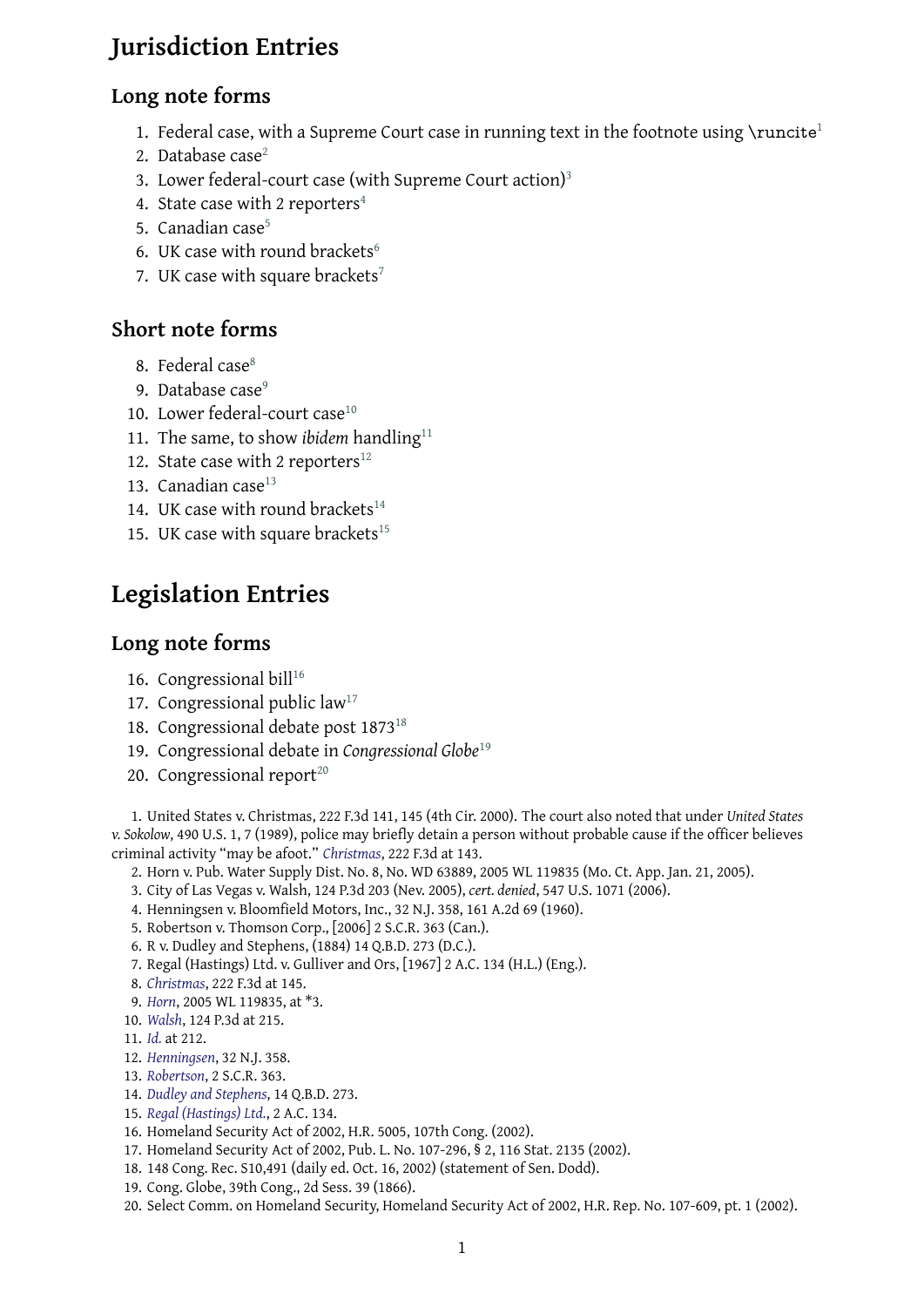- 22. Executive processes and 22. Executive processes and 22. Executive processes and 22. Executive processes and 23. State statute from database $^{23}$
- 24. State statute $^{24}$
- 25. Federal constitution<sup>25</sup>
- 26. State constitution<sup>26</sup>
- 27. Canadian st[atu](#page-1-0)te $^{27}$
- 28. UK statute before 1[963](#page-1-1)<sup>28</sup>
- 29. UK statute since 1[96](#page-1-2)3<sup>29</sup>
- 30. UK parliamentar[y](#page-1-3) debate<sup>30</sup>
- 31. UK command paper<sup>31</sup>
- 32. UN resolution $32$

#### **Short note for[ms](#page-1-4)**

- 33. Congressional bill<sup>33</sup>
- 34. Congressional public law<sup>34</sup>
- 35. Congressional debate post 1873<sup>35</sup>
- 36. Congressional de[bat](#page-1-5)e in *Congressional Globe*<sup>36</sup>
- 37. Congressional report<sup>37</sup>
- 38. Congressional hearing<sup>38</sup>
- 39. Executive proclamation<sup>39</sup>
- 40. S[ta](#page-1-6)te statute from database<sup>40</sup>
- 41. State statute $41$
- 42. Federal constitution<sup>42</sup>
- 43. State constitution<sup>43</sup>
- 44. Canadian st[atu](#page-1-7)te $44$

21. *Homeland Security Act of 20[02:](#page-1-8) Hearings on H.R. 5005, Day 3, Before the Select Comm. on Homeland Security*, 107th Cong. 203 (2002) [here[ina](#page-1-9)fter *Hearings on H.R. 5005*] (statement of David Walker, Comptroller General of the United States).

<span id="page-1-10"></span>22. Proclamation No. 8214, 73 Fed. Reg. 1439 (Jan. 8, 2008).

23. An Act Guaranteeing Governmental Independence, Ky. Rev. Stat. Ann. § 520.020 (LexisNexis 1985) (passed Jan. 3, 1974).

- 24. S. Res. 20, 37th Leg., 2d Sess. (Okla. 1979).
- 25. U.S. Const. amend. XIV, § 2.
- 26. Ark. Const. of 1868, art. III, § 2 (superseded 1874).
- 27. Companies' Creditors Arrangement Act, R.S.C., c. C-36, s. 5 (1985) (Can.).
- <span id="page-1-0"></span>28. Act of Settlement, 1701, 12 & 13 Will. 3, c. 2.
- <span id="page-1-1"></span>29. Manchester Corporation Act, 1967, c. xl (Eng.).
- <span id="page-1-2"></span>30. 407 Parl. Deb. H.C. (5th ser.) (1944–45) cols. 425–46.
- <span id="page-1-11"></span><span id="page-1-3"></span>31. HM Treasury, The Basle Facility and the Sterling Area, 1968, Cmnd. 3787.

32. S.C. Res. 7, The Spanish Question, ¶ 4(a) (June 26, 1946), http://www.un.org/documents/sc/res/1946/ scres46.htm.

- <span id="page-1-12"></span>33. H.R. 5005.
- 34. § 2, 116 Stat. 2135.
- <span id="page-1-4"></span>35. 148 Cong. Rec. S10,491.
- 36. [Cong. G](http://www.un.org/documents/sc/res/1946/scres46.htm)lobe, 39th Cong., 2d Sess. 39.
- <span id="page-1-5"></span>37. [H.R. Rep.](#page-0-5) No. 107-609, pt. 1.
- 38. *Hearings on H.R. 5005*, *supra* note 21.
- 39. 73 Fed. Reg. 1439.
- 40. Ky. Rev. Stat. Ann. § 520.020.
- <span id="page-1-6"></span>41. [Okla.](#page-0-8) S. Res. 20.
- 42. [U.S. Const. amend. X](#page-1-10)IV, § 2.
- 43. Ark. Const. of 1868, art. III, § 2.
- <span id="page-1-9"></span><span id="page-1-8"></span><span id="page-1-7"></span>44. R.S.C., c. C-36, s. 5.